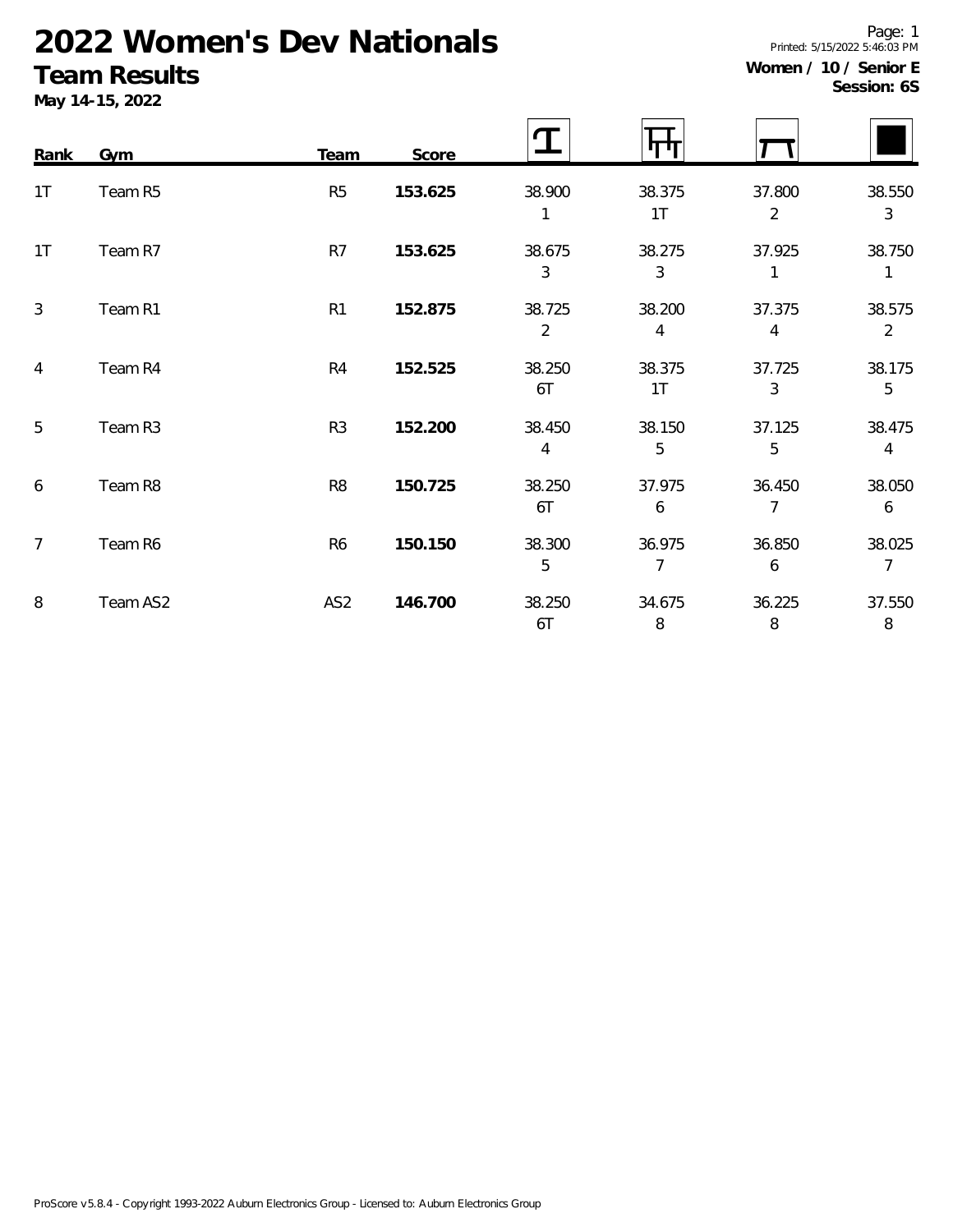#### **2022 Women's Dev Nationals Meet Results**

**Gym**

**May 14-15, 2022**

327 Nikki Smith

Judge's Signatures Page: 1 Printed: 5/15/2022 5:46:12 PM **Women / 10 / Senior E Session: 6S**

|                |     | Euro Stars MI                            | $\mathbf{1}$        | 1T                  | 1                   | 6T                      | $\mathbf{1}$             |
|----------------|-----|------------------------------------------|---------------------|---------------------|---------------------|-------------------------|--------------------------|
| $\overline{2}$ | 532 | Anna Roberts<br>Metropolitan WA          | 9.875<br>2          | 9.500<br><b>18T</b> | 9.550<br>2T         | 9.825<br>$\overline{2}$ | 38.750<br>2              |
| 3              | 552 | Amani Herring<br>North Stars NJ          | 9.700<br>5          | 9.475<br>21         | 9.550<br>2T         | 9.775<br>$\overline{4}$ | 38.500<br>3              |
| 4              | 429 | <b>Sydney Morris</b><br>Gymland/Arena NJ | 9.675<br>6T         | 9.650<br>6T         | 9.500<br>5T         | 9.625<br>12T            | 38.450<br>4              |
| 5              | 447 | Ava Piedrahita<br>Hill's Gym MD          | 9.675<br>6T         | 9.550<br>15         | 9.375<br>13T        | 9.800<br>3              | 38.400<br>5              |
| 6              | 188 | Kylie Eaquinto<br><b>Bold UT</b>         | 9.675<br>6T         | 9.525<br><b>16T</b> | 9.400<br>9T         | 9.725<br>6T             | 38.325<br>6              |
| 7              | 687 | Taralyn Nguyen<br>Technique CA           | 9.850<br>3T         | 9.150<br>36         | 9.375<br>13T        | 9.875<br>$\mathbf{1}$   | 38.250<br>$\overline{7}$ |
| 8              | 409 | <b>Lily Clapper</b><br>Gym America MI    | 9.550<br>24T        | 9.625<br>8          | 9.425<br>8          | 9.625<br>12T            | 38.225<br>8              |
| 9              | 646 | Nastia Rudnitskaya<br>Salto Gym WI       | 9.625<br>10T        | 9.750<br>1T         | 9.225<br>26T        | 9.600<br>15T            | 38.200<br>9              |
| 10             | 254 | Mila Brusch<br>Cincinnati OH             | 9.850<br>3T         | 9.575<br>13T        | 9.250<br>24T        | 9.475<br>26T            | 38.150<br>10             |
| 11             | 712 | Jaly Jones<br>Twisters IA                | 9.525<br>29T        | 9.600<br>9T         | 9.475<br>7          | 9.500<br>20T            | 38.100<br>11             |
| 12             | 563 | Rachel Rybicki<br>Olympia Gym MI         | 9.600<br><b>14T</b> | 9.425<br>22T        | 9.350<br>17T        | 9.700<br>8              | 38.075<br>12             |
| 13             | 530 | Natalia Pawlak<br>Metroplex TX           | 9.600<br>14T        | 9.700<br>4T         | 9.075<br>34T        | 9.625<br>12T            | 38.000<br>13             |
| 14T            | 692 | Taylor Ingle<br>Texas Dreams             | 9.625<br>10T        | 9.350<br>$29*$      | 9.300<br>22T        | 9.675<br>9T             | 37.950<br>14T            |
| 14T            | 509 | Megan Steensland<br>Legacy Gym MN        | 9.550<br>24T        | 9.350<br>$29*$      | 9.400<br>9T         | 9.650<br>11             | 37.950<br>14T            |
| 16T            | 726 | Nirel Bart-Williams<br>WOGA TX           | 9.600<br>14T        | 9.725<br>3          | 9.050<br>37         | 9.425<br>33T            | 37.800<br>16T            |
| 16T            | 633 | <b>Tristin Green</b><br>SCEGA Gym CA     | 9.500<br>36T        | 9.600<br>9T         | 9.225<br>26T        | 9.475<br>26T            | 37.800<br>16T            |
| 18             | 511 | Charniya Brown<br>Let It Shine TN        | 9.600<br>14T        | 9.575<br>13T        | 9.325<br><b>19T</b> | 9.275<br>41T            | 37.775<br>18             |
| 19             | 492 | Heidi Schultz<br>LaFleur Acad WI         | 9.525<br>29T        | 9.425<br>22T        | 9.325<br><b>19T</b> | 9.400<br>35T            | 37.675<br>19             |
| 20             | 695 | Hannah Hagle<br>Texas East               | 9.625<br>10T        | 8.950<br>41T        | 9.400<br>9Τ         | 9.675<br>9T             | 37.650<br>20             |
| 21             | 377 | Deana Sheremeta<br>Galaxy Gym NY         | 9.550<br>24T        | 9.200<br>35         | 9.100<br>33         | 9.750<br>5              | 37.600<br>21             |
| 22             | 644 | <b>Tirzah Wise</b><br>Salcianu Elite NV  | 9.525<br>29T        | 9.375<br>25T        | 9.200<br>28T        | 9.475<br>26T            | 37.575<br>22             |
| 23T            | 133 | Alyssa Rosen<br>All Stars NY             | 9.575<br>19T        | 9.275<br>33         | 9.200<br>28T        | 9.475<br>26T            | 37.525<br>23T            |
| 23T            | 597 | Makenna King<br>Phenom IL                | 9.425<br>40T        | 9.375<br>25T        | 9.375<br>13T        | 9.350<br>38T            | 37.525<br>23T            |
|                |     |                                          |                     |                     |                     |                         |                          |

**Num Name Rank AA**

1 **9.900 9.750 9.650** 9.725 **39.025**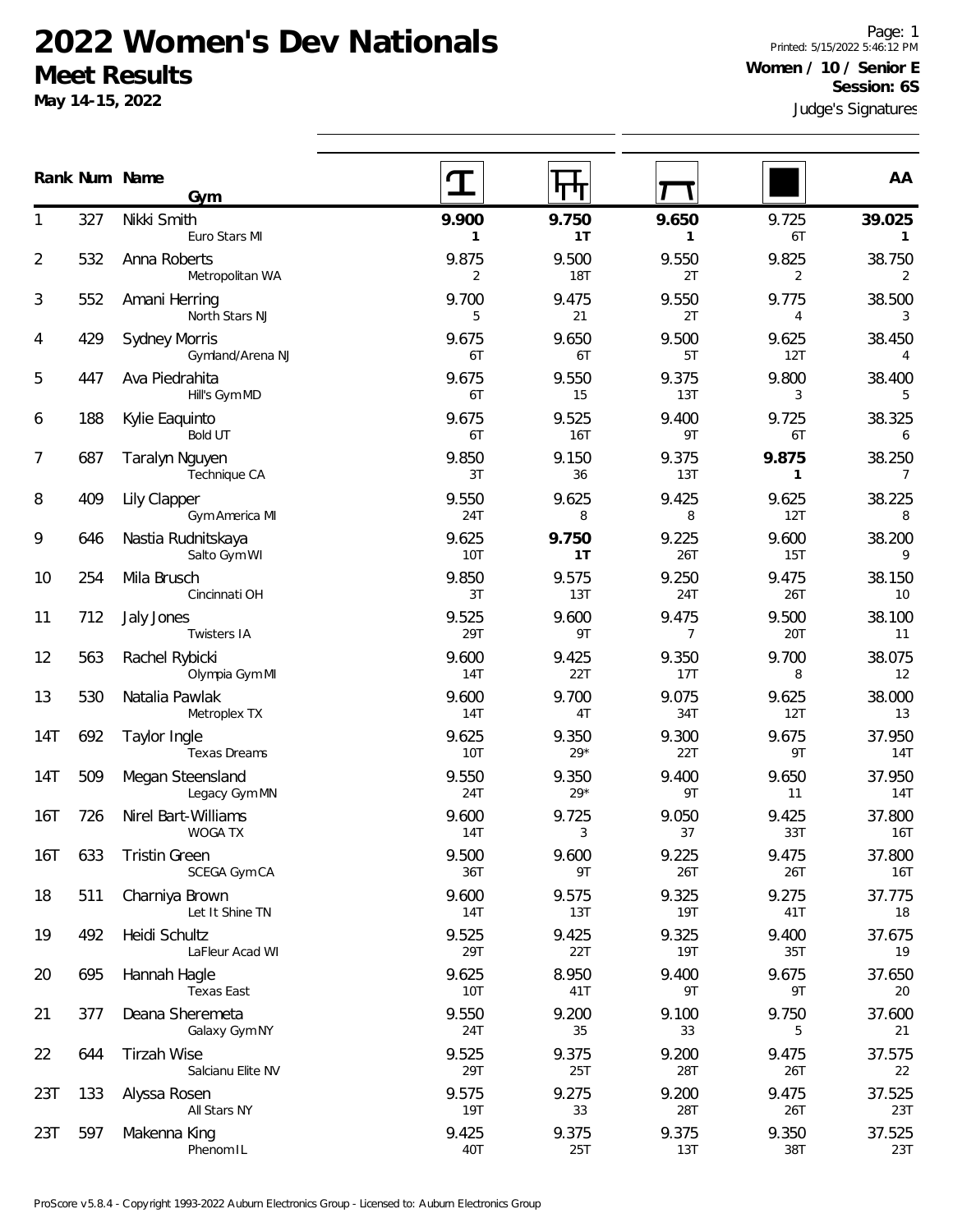## **2022 Women's Dev Nationals Meet Results**

**May 14-15, 2022**

Page: 2 Printed: 5/15/2022 5:46:12 PM **Women / 10 / Senior E Session: 6S**

|     |     | Rank Num Name<br>Gym                          |                     |                     |              |                     | AA            |
|-----|-----|-----------------------------------------------|---------------------|---------------------|--------------|---------------------|---------------|
| 25  | 561 | Naya Howard<br>Ocean Tumblers VA              | 9.625<br>10T        | 8.825<br>44         | 9.500<br>5T  | 9.500<br>20T        | 37.450<br>25  |
| 26  | 493 | Dilynn Blair<br>LaFleur's Largo FL            | 9.550<br>24T        | 9.525<br>16T        | 9.250<br>24T | 9.000<br>49T        | 37.325<br>26  |
| 27  | 732 | Angelina Hogan<br><b>WOGA TX</b>              | 9.175<br>54T        | 9.325<br>31         | 9.300<br>22T | 9.500<br>20T        | 37.300<br>27  |
| 28  | 217 | Meg Adler<br>Bull City Gym NC                 | 9.575<br><b>19T</b> | 8.675<br>46T        | 9.350<br>17T | 9.600<br>15T        | 37.200<br>28  |
| 29  | 748 | McClaine Daigle<br>World Champions TX         | 9.425<br>40T        | 9.300<br>32         | 9.125<br>32  | 9.275<br>41T        | 37.125<br>29  |
| 30T | 388 | <b>Brantley Lucas</b><br>Georgia Elite        | 9.575<br><b>19T</b> | 9.500<br><b>18T</b> | 8.425<br>49T | 9.550<br><b>18T</b> | 37.050<br>30T |
| 30T | 605 | Jillian Zitcovich<br>Pitt Northstars PA       | 9.525<br>29T        | 9.225<br>34         | 9.000<br>40  | 9.300<br>40         | 37.050<br>30T |
| 32  | 655 | Carly Oniki<br>San Mateo CA                   | 9.475<br>39         | 8.675<br>46T        | 9.375<br>13T | 9.475<br>26T        | 37.000<br>32  |
| 33T | 144 | Megan Locke<br>American Gym CA                | 9.675<br>6T         | 9.050<br>38         | 8.700<br>43T | 9.500<br>20T        | 36.925<br>33T |
| 33T | 788 | Liv Orlando<br>North Stars NJ                 | 9.250<br>49T        | 9.600<br>9T         | 9.325<br>19T | 8.750<br>56         | 36.925<br>33T |
| 35  | 276 | Umi Elmammann<br>Connecticut Gym              | 9.600<br><b>14T</b> | 9.500<br><b>18T</b> | 8.400<br>51  | 9.350<br>38T        | 36.850<br>35  |
| 36  | 458 | Caitlin McWilliams<br>Incline GTC CO          | 9.500<br>36T        | 9.375<br>25T        | 8.925<br>42  | 8.975<br>51         | 36.775<br>36  |
| 37  | 294 | Maddy Matassa<br>Docksiders MD                | 9.525<br>29T        | 9.400<br>24         | 8.225<br>54  | 9.550<br><b>18T</b> | 36.700<br>37  |
| 38  | 607 | Eryn Williams<br>Premier Ath TN               | 9.300<br>44T        | 8.650<br>48         | 9.175<br>30  | 9.500<br>20T        | 36.625<br>38  |
| 39  | 601 | Amara Nelson<br>Pioneer NE                    | 9.550<br>24T        | 9.075<br>37         | 8.425<br>49T | 9.425<br>33T        | 36.475<br>39  |
| 40  | 273 | Nicole Dementyev<br>Connecticut Gym           | 9.300<br>44T        | 9.000<br>39T        | 8.975<br>41  | 9.150<br>45         | 36.425<br>40  |
| 41  | 251 | Brooklyn Rowray<br>Chow's Gym IA              | 9.500<br>36T        | 8.600<br>49         | 9.525<br>4   | 8.775<br>55         | 36.400<br>41  |
| 42  | 480 | Serena Mullin<br>John's Academy CT            | 9.575<br><b>19T</b> | 8.450<br>50         | 9.400<br>9T  | 8.900<br>53         | 36.325<br>42  |
| 43  | 321 | Shannon Chase<br>Emeth Gym OH                 | 9.200<br>52T        | 9.000<br>39T        | 8.575<br>47  | 9.500<br>20T        | 36.275<br>43  |
| 44  | 683 | Reese DeHaan<br>Tampa Turners FL              | 9.525<br>29T        | 8.425<br>51T        | 8.700<br>43T | 9.600<br>15T        | 36.250<br>44  |
| 45  | 197 | Elaina Greco<br>Brestyan's MA                 | 9.200<br>52T        | 8.950<br>41T        | 9.075<br>34T | 8.950<br>52         | 36.175<br>45  |
| 46T | 787 | Kaia Bochow<br>Airborne CO                    | 8.950<br>57         | 9.650<br>6T         | 8.275<br>53  | 9.250<br>43         | 36.125<br>46T |
| 46T | 261 | <b>Trinity Munsisoumang</b><br>Classic Gym MN | 9.225<br>51         | 9.600<br>9T         | 9.075<br>34T | 8.225<br>58         | 36.125<br>46T |
| 46T | 550 | Ruby Goad<br>Newman School GA                 | 9.325<br>43         | 8.950<br>41T        | 8.450<br>48  | 9.400<br>35T        | 36.125<br>46T |